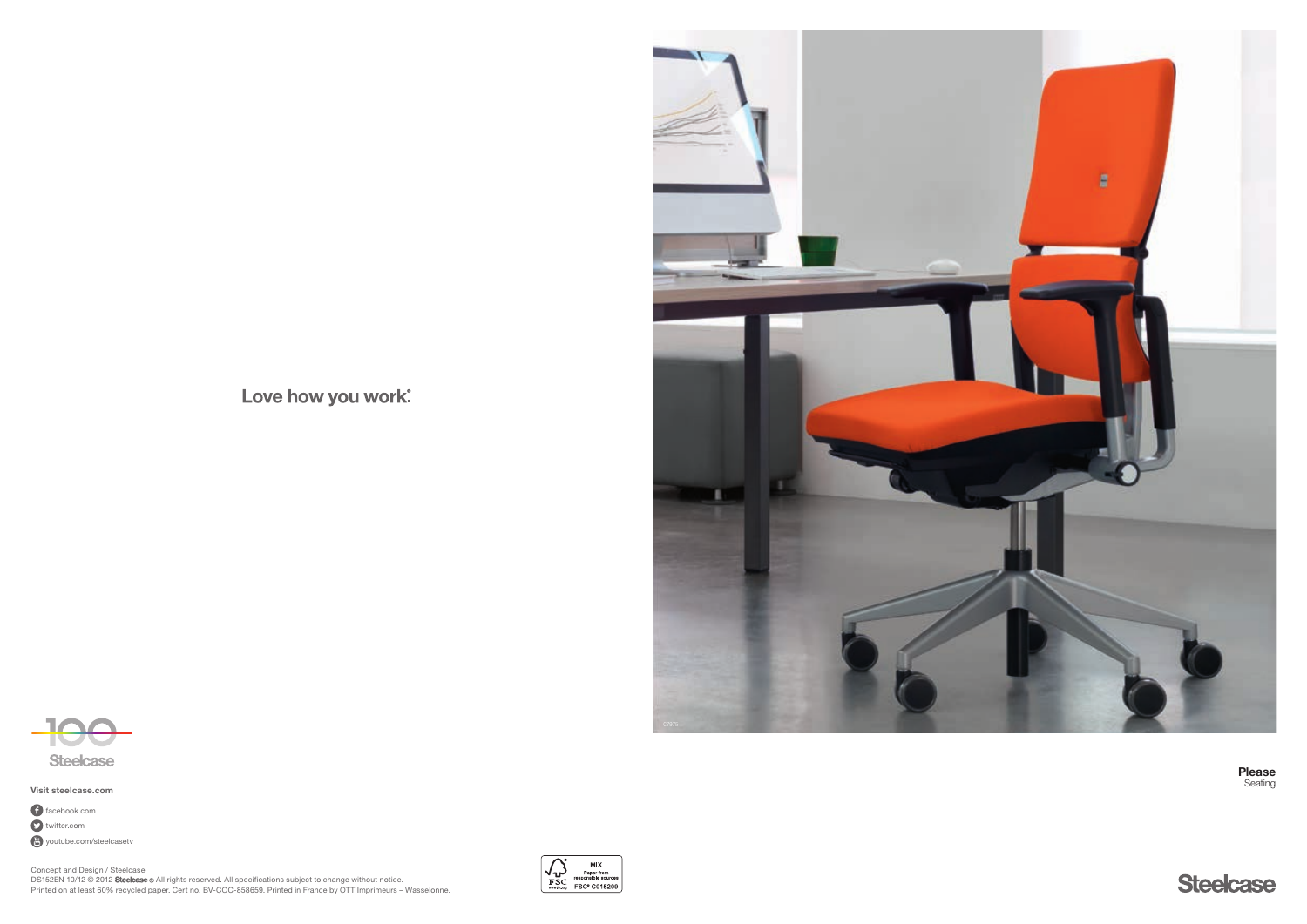Your choice of office seating is the most important ergonomic decision you'll ever make at work. That's why our goal at Steelcase is to provide healthier seating that will keep you comfortable and productive all day long. We call it High Performance Seating, because if you feel better you'll perform better. Please chairs incorporate the LTC<sup>2</sup> (Lumbar Thoracic Cervical), a mechanism that gives independent support to both your upper and lower back regions.



At first glance you would never guess that such a streamlined backrest could provide such amazing levels of comfort and ergonomics. But it's this balance of style and sitting pleasure – plus its versatility and hand-crafted quality – that makes Please something out of the ordinary.

# The backrest modelled on your spine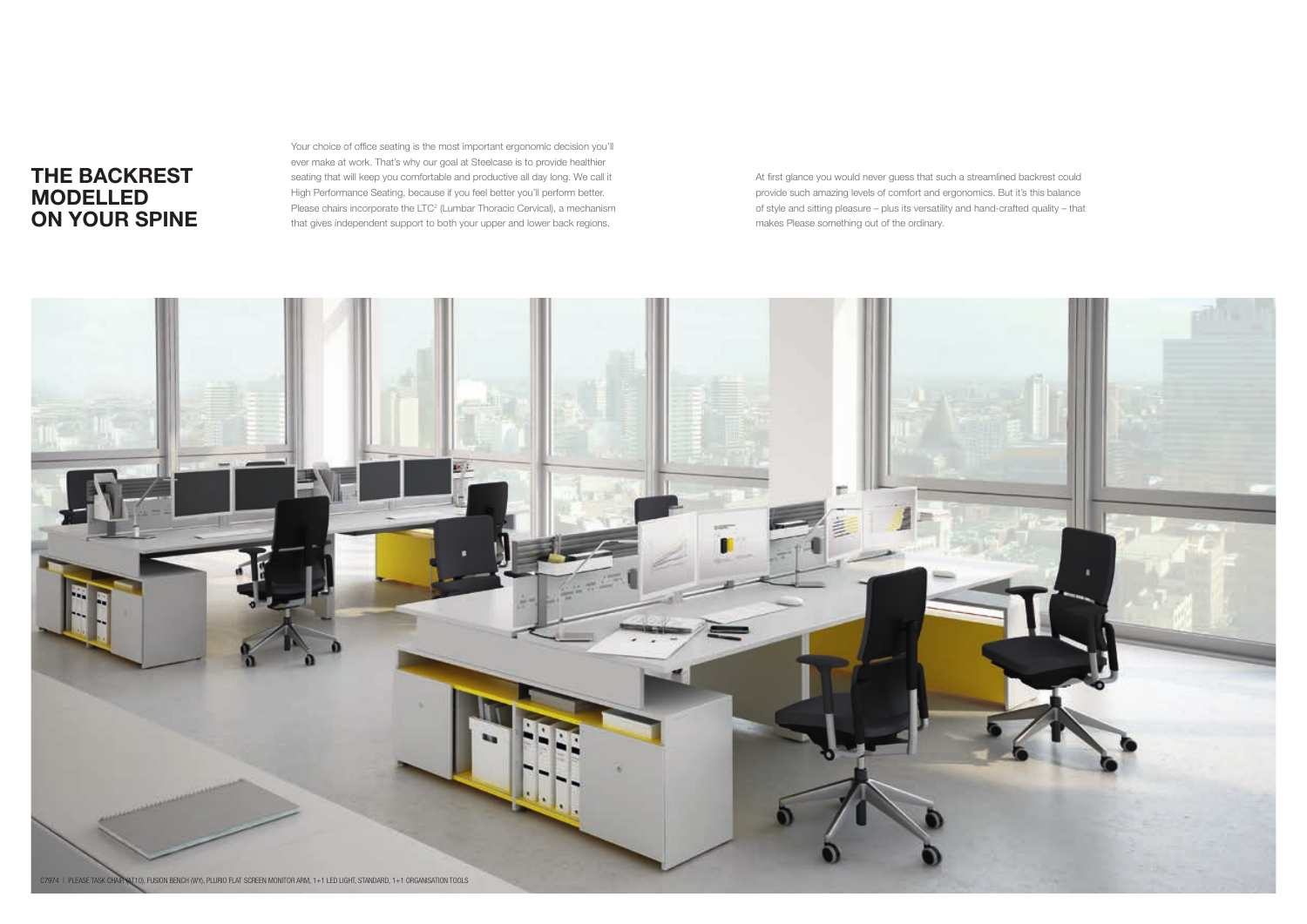



We spend 75.000 hours of our life sitting in the office.

# 75.000

# BE IN MOTION

At work or at home, we spend most of our time in a seated position. Yet, our bodies and our minds are designed to work best when dynamic and flexible.

Employees need to be supported by highly ergonomic chairs that support the body as it moves, promote movement and are comfortable for long periods of time. What's more, they need intuitive adjustments to accommodate a wide range of users. These key insights drove the development of the Please chair.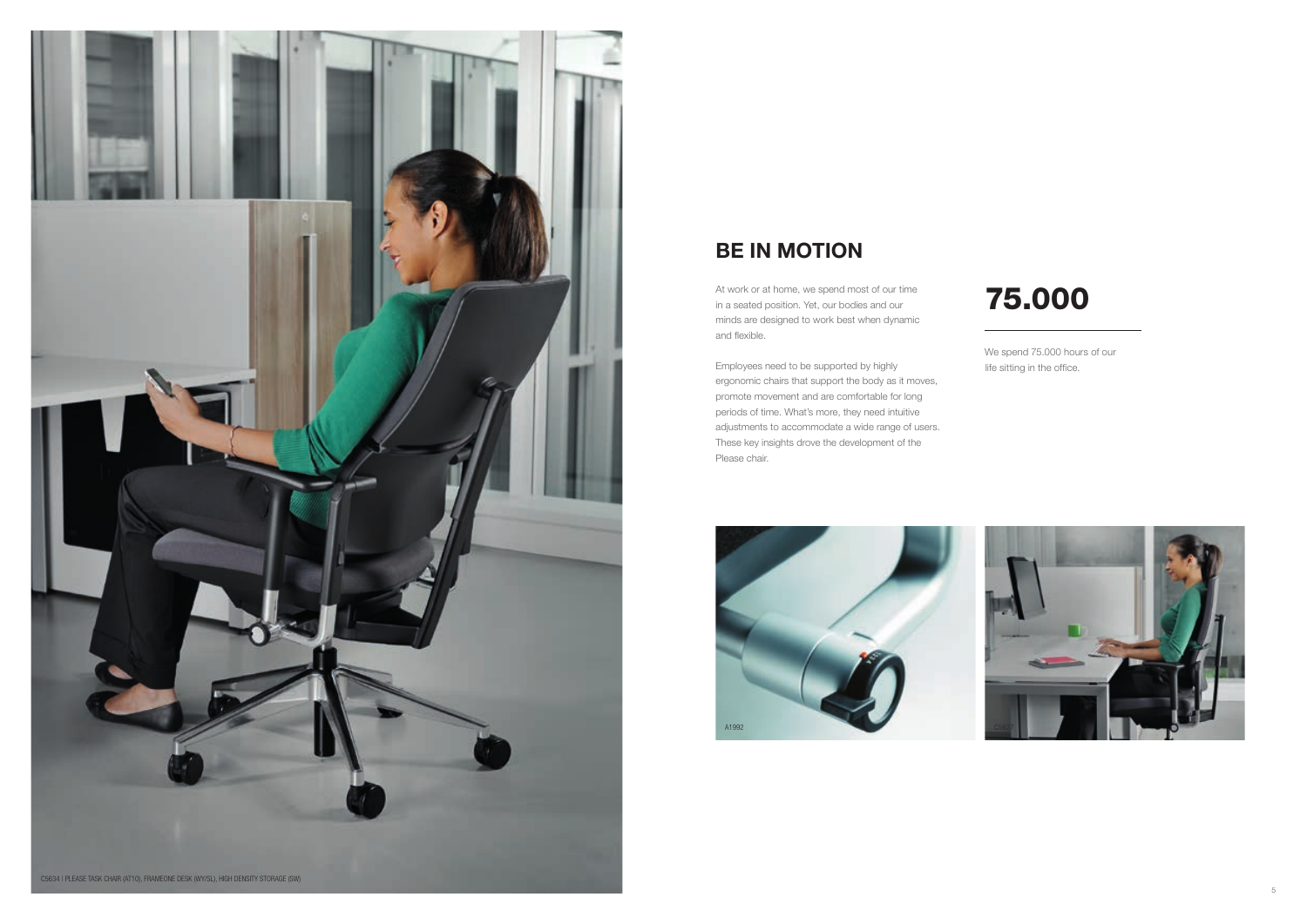# Our unique motion study

At Steelcase we base our seating solutions on a scientific understanding of spinal motion and posture because the user is our research material. That's why we intensively study the ways people sit working individually - and how they move while seated - giving us a deep insight into the biomechanics of the human body in the seated position.

4 years 732 participants 27 SCIENTISTS 4 universities

3 discoveries





# 1

# 2

# 3

## The spine doesn't move as a single unit.

As you change posture, the upper and lower regions of the spine move independently, not as a single unit. When the top of the spine leans backward, the bottom arches forward.

### Each individual spinal motion is unique.

Each of us has unique spinal motion, a 'spine print' that is as individual as a fingerprint, and changes as our posture varies throughout the day.

## The upper and lower back require different amounts and kinds of support.

Our need for upper back support increases when we recline, but our lower spine requirements remain more or less the same.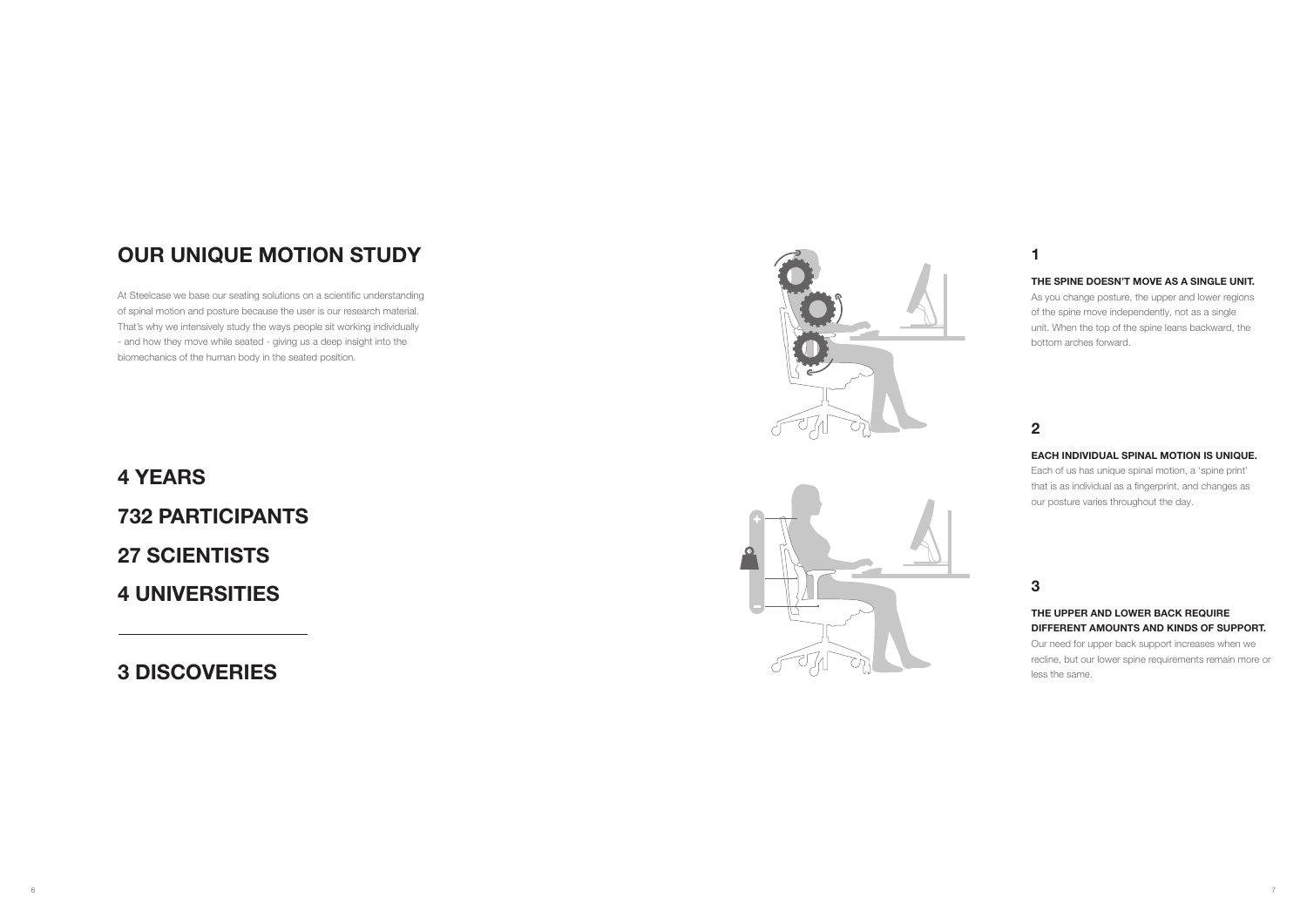

# A research based solution

The Please chair was designed to mimic the movement of the spine as you change postures throughout the day.



# 1

# 2

# 3

## Intelligent support.

LTC<sup>2</sup> is a unique, patented synchronised tilting mechanism with two separate backrests. The lumbar and thoracic sections are connected yet they function independently of each other - just like the upper and lower areas of your spine.



## Made-to-measure comfort.

The chair adapts itself to the morphology of every user providing a unique backrest support which allows for more freedom of movement.

## Separate controls for each backrest.

Thanks to Please's independent and precise upper and lower back controls, any user – regardless their build – will obtain full back support even as they recline.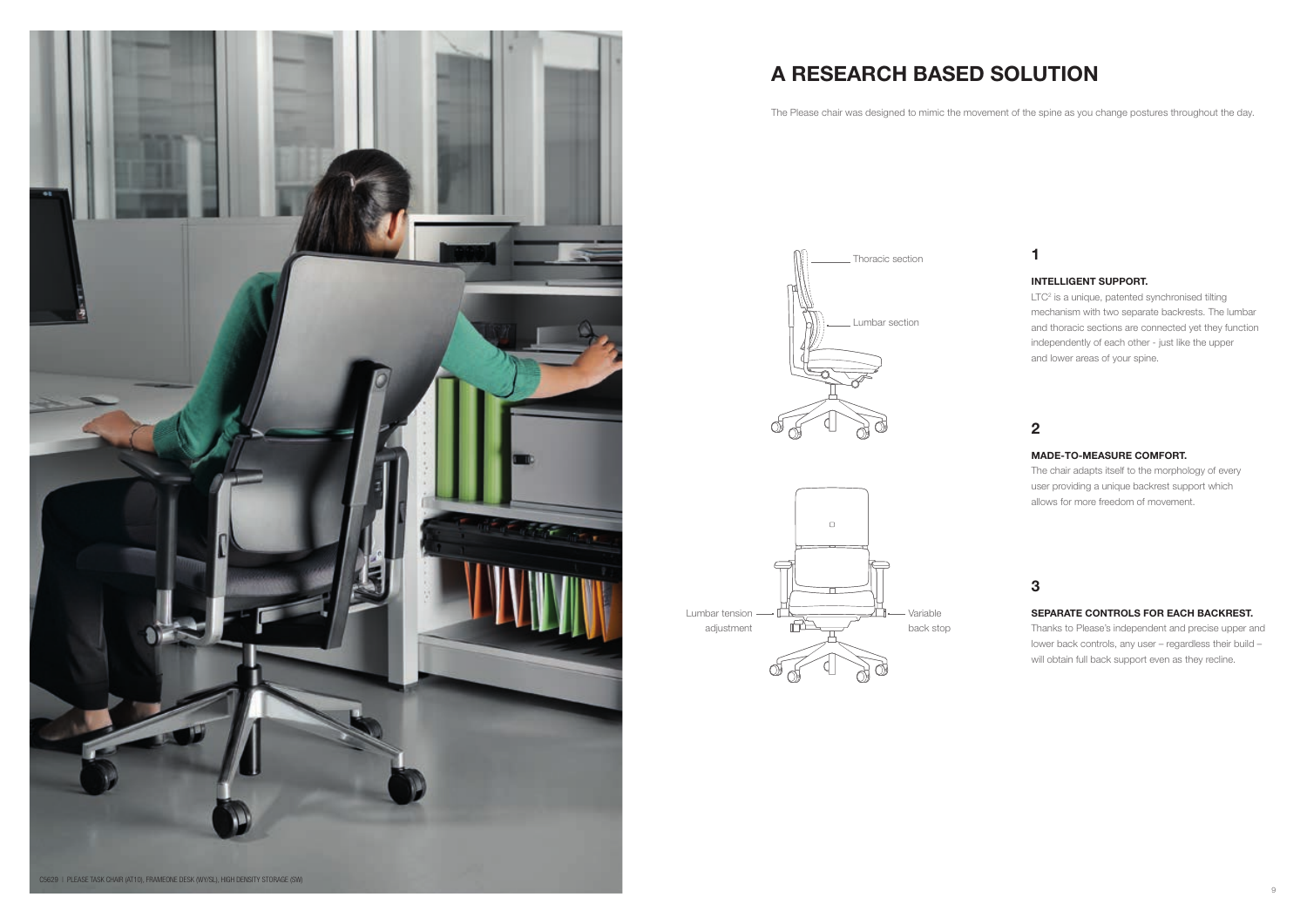





### Visitor chairs

Visitor chairs are available with and without armrests, with or without castors, and some of them are stackable (vertically or horizontally).





Please facilitates task-intensive jobs which involve long periods of sitting, high levels of concentration and heavy computer. While some of us like to sit upright, others prefer a more relaxed, reclined position.

Please recognises that everybody has their own way of working – and their own way of sitting. The chair is designed to support diverse work styles, ensuring lasting comfort and optimum postural support.



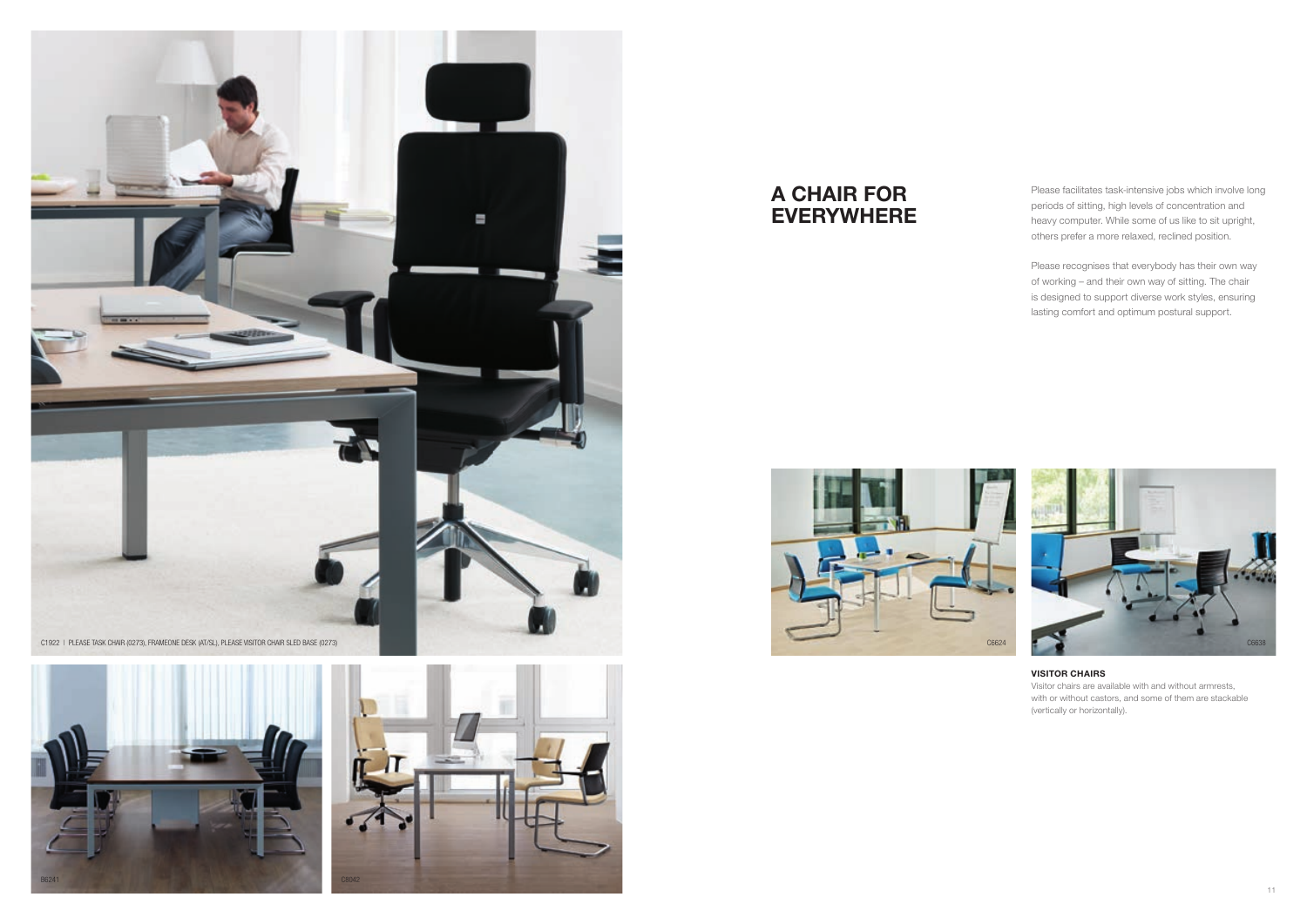

**Backrest height** 





6 C0442



Seat depth





Lumbar tension adjustment



Tilt tension

Seat height



Headrest height (option on the Task Chair Standard)

Armrest height

Variable back stop

For an interactive user guide visit www.steelcase.com/adjustmyplease

# AdJustability & durability

With an exceptional range of intuitive adjustments, Please delivers full support for various body shapes and sizes.